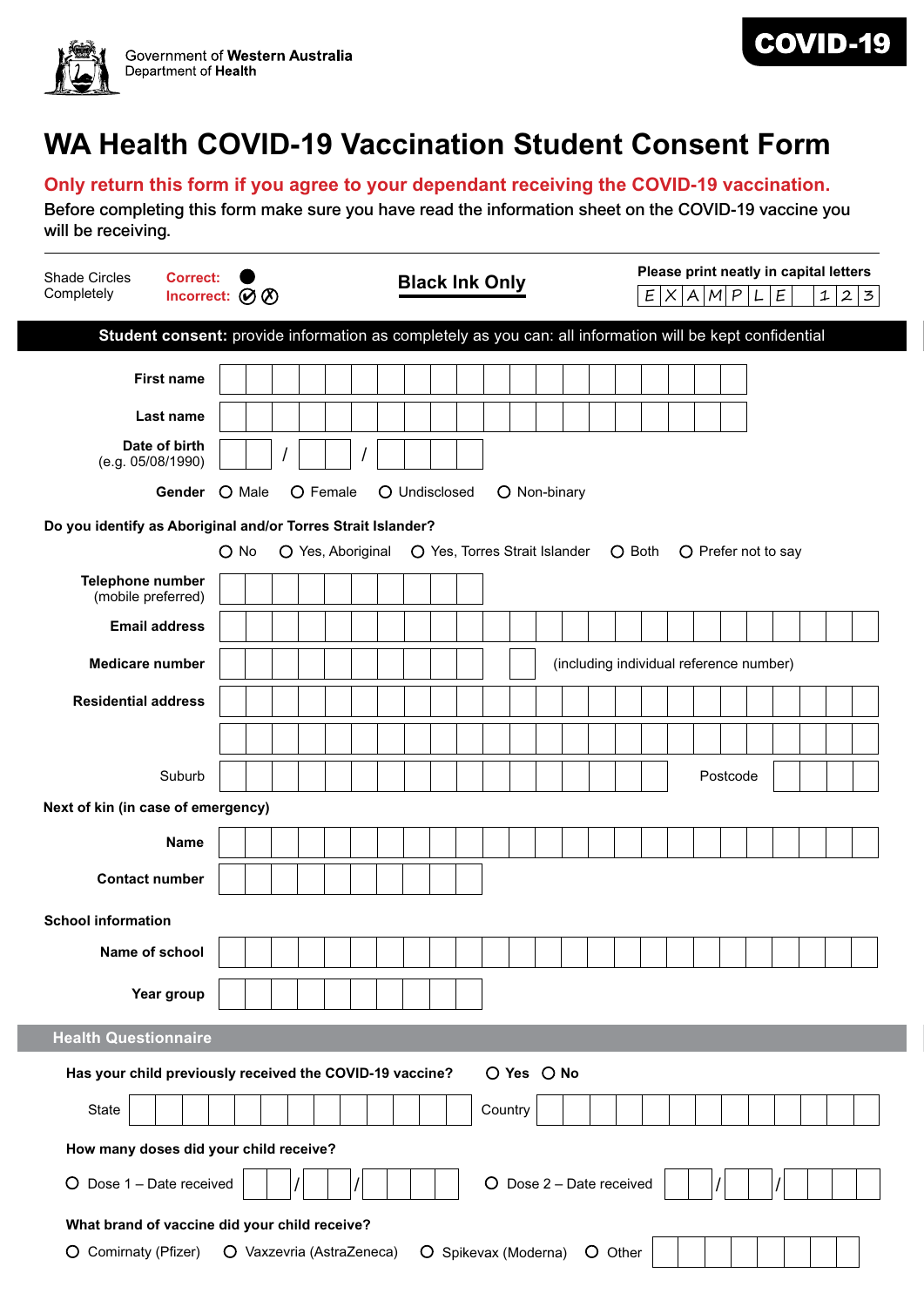| <b>Health Questionnaire (continued)</b>                                                                                                                                                                                                                                                     |                              |  |  |  |  |  |  |  |  |  |  |  |
|---------------------------------------------------------------------------------------------------------------------------------------------------------------------------------------------------------------------------------------------------------------------------------------------|------------------------------|--|--|--|--|--|--|--|--|--|--|--|
| Is your child pregnant?                                                                                                                                                                                                                                                                     | O Yes O No                   |  |  |  |  |  |  |  |  |  |  |  |
| Has your child received any other vaccination in the last 7 days?                                                                                                                                                                                                                           | $O$ Yes $O$ No               |  |  |  |  |  |  |  |  |  |  |  |
| Has your child had an allergic reaction to a previous dose of a COVID-19 vaccine?                                                                                                                                                                                                           | $O$ Yes $O$ No               |  |  |  |  |  |  |  |  |  |  |  |
| Has your child had any other serious adverse reaction to a previous dose of COVID-19 vaccine?                                                                                                                                                                                               | $\bigcirc$ Yes $\bigcirc$ No |  |  |  |  |  |  |  |  |  |  |  |
| Has your child ever had anaphylaxis to another vaccine or medication?                                                                                                                                                                                                                       | ○ Yes ○ No                   |  |  |  |  |  |  |  |  |  |  |  |
| Has your child ever had mastocytosis (a mast cell disorder) which has caused recurrent anaphylaxis?                                                                                                                                                                                         | ○ Yes ○ No                   |  |  |  |  |  |  |  |  |  |  |  |
| Has your child had a bleeding disorder or are they currently taking any medicine to thin their blood<br>(an anticoagulant therapy)?                                                                                                                                                         | ○ Yes ○ No                   |  |  |  |  |  |  |  |  |  |  |  |
| Does your child have a medical condition that causes severe immunocompromise?**                                                                                                                                                                                                             | $O$ Yes $O$ No               |  |  |  |  |  |  |  |  |  |  |  |
| Has your child had a COVID-19 infection before?                                                                                                                                                                                                                                             | $O$ Yes $O$ No               |  |  |  |  |  |  |  |  |  |  |  |
| Have your child been sick recently with a cough, sore throat, fever or are feeling sick in another way?                                                                                                                                                                                     | ○ Yes ○ No                   |  |  |  |  |  |  |  |  |  |  |  |
| **Individuals with a medical condition that causes severe immunocompromise, requesting a third dose will need to<br>complete the Eligibility Declaration form to show they are eligible for a third dose of a COVID-19 vaccine.                                                             |                              |  |  |  |  |  |  |  |  |  |  |  |
| Relevant for Pfizer or Moderna COVID-19 vaccine only                                                                                                                                                                                                                                        |                              |  |  |  |  |  |  |  |  |  |  |  |
| Has your child been diagnosed with myocarditis and/or pericarditis that is attributed to a previous<br>dose of Pfizer or Moderna?                                                                                                                                                           | $O$ Yes $O$ No               |  |  |  |  |  |  |  |  |  |  |  |
| Has your child had myocarditis or pericarditis within the past 3 months?                                                                                                                                                                                                                    | $\bigcirc$ Yes $\bigcirc$ No |  |  |  |  |  |  |  |  |  |  |  |
| Does your child currently have acute rheumatic fever or acute rheumatic heart disease?                                                                                                                                                                                                      | $O$ Yes $O$ No               |  |  |  |  |  |  |  |  |  |  |  |
| Does your child have severe heart failure?                                                                                                                                                                                                                                                  | $O$ Yes $O$ No               |  |  |  |  |  |  |  |  |  |  |  |
| If you answered Yes to any of the above questions, you may still be able to receive Pfizer or Moderna, however<br>you should talk to your GP, immunisation specialist or cardiologist first to discuss the best timing of vaccination<br>and whether any additional precautions are needed. |                              |  |  |  |  |  |  |  |  |  |  |  |
|                                                                                                                                                                                                                                                                                             |                              |  |  |  |  |  |  |  |  |  |  |  |
| I confirm that none of the conditions above apply, or I have discussed these and/or any other special<br>circumstances with my dependant's regular health care provider and/or vaccination service provide                                                                                  | $O$ Yes $O$ No               |  |  |  |  |  |  |  |  |  |  |  |
| <b>Consent to receive COVID-19 vaccine</b>                                                                                                                                                                                                                                                  |                              |  |  |  |  |  |  |  |  |  |  |  |
| I confirm I have received and understood information provided to me on COVID-19 vaccination                                                                                                                                                                                                 | $O$ Yes $O$ No               |  |  |  |  |  |  |  |  |  |  |  |
| I have an existing VaccinateWA account O Yes O No if you do not have a VaccinateWA account, one will be created for you                                                                                                                                                                     |                              |  |  |  |  |  |  |  |  |  |  |  |
| I agree to have my dependant's account linked to my VaccinateWA account                                                                                                                                                                                                                     | ○ Yes ○ No                   |  |  |  |  |  |  |  |  |  |  |  |
| I give my permission for WA Health to contact me by email, telephone or SMS to monitor vaccine<br>safety and effectiveness                                                                                                                                                                  | O Yes O No                   |  |  |  |  |  |  |  |  |  |  |  |
| I am the patient's legal guardian or legal substitute decision-maker, and agree to COVID-19 vaccination<br>of the patient named above                                                                                                                                                       | $O$ Yes                      |  |  |  |  |  |  |  |  |  |  |  |
| I agree to my dependant receiving a course of COVID-19 vaccine (two doses of the same vaccine)                                                                                                                                                                                              | $\bigcirc$ Yes               |  |  |  |  |  |  |  |  |  |  |  |
|                                                                                                                                                                                                                                                                                             |                              |  |  |  |  |  |  |  |  |  |  |  |
|                                                                                                                                                                                                                                                                                             |                              |  |  |  |  |  |  |  |  |  |  |  |
| Signature of legal guardian (mandatory)                                                                                                                                                                                                                                                     |                              |  |  |  |  |  |  |  |  |  |  |  |
| Legal guardian or legal substitute decision-maker details                                                                                                                                                                                                                                   |                              |  |  |  |  |  |  |  |  |  |  |  |
| <b>Full name</b>                                                                                                                                                                                                                                                                            |                              |  |  |  |  |  |  |  |  |  |  |  |
| Date of birth                                                                                                                                                                                                                                                                               |                              |  |  |  |  |  |  |  |  |  |  |  |
| O Male<br>O Female<br>O Undisclosed<br>Gender<br>O Non-binary                                                                                                                                                                                                                               |                              |  |  |  |  |  |  |  |  |  |  |  |
| Do you identify as Aboriginal and/or Torres Strait Islander?                                                                                                                                                                                                                                |                              |  |  |  |  |  |  |  |  |  |  |  |

٠